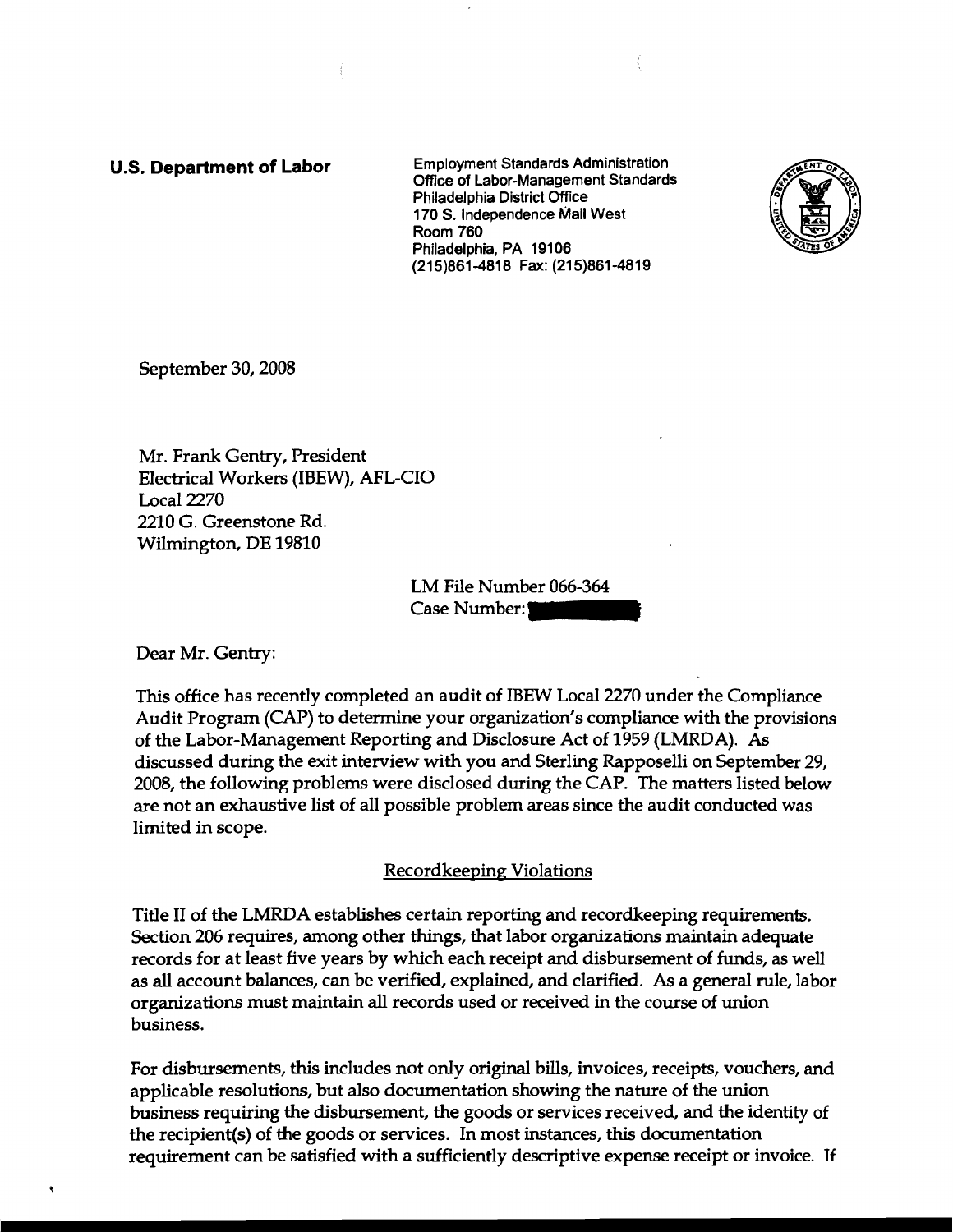Mr. Frank Gentry September 30, 2008 Page 2 of 4

an expense receipt is not sufficiently descriptive, a union officer or employee should write a note on it providing the additional information. For money it receives, the labor organization must keep at least one record showing the date, amount, purpose, and source of that money. The labor organization must also retain bank records for all accounts.

The audit of IBEW Local 2270's 2007 records revealed the following recordkeeping violations:

## 1. General Reimbursed Expenses

IBEW Local 2270 did not retain adequate documentation for reimbursed expenses incurred by union officers totaling at least \$4,839.36. For example, union records did not contain receipts or invoices for check  $\sharp_{\mathbf{d}}$  dated March 3, 2007 disbursed to former Treasurer in the amount of \$415.05 for expenses. Union records also did not contain receipts or invoices for check #. dated May 25, 2007 for \$500.00 or check **#1Ia** dated July 10, 20007 for \$863.90. Both checks were issued to Judge of Elections Frank Lombardo. The purpose noted on both checks is election expenses.

During the audit interviews were conducted with executive board officers and Lombardo that confirmed both Lombardo and **had submitted receipts to** IBEW Local 2270 before being reimbursed for expenses. The executive board reviewed the receipts and approved the disbursements. During the audit period<br>the union had three different treasurers and the receipts submitted by **an original** and Lombardo were lost.

As previously noted above, labor organizations must retain original receipts, bills, and vouchers for all disbursements. The president and treasurer (or corresponding principal officers) of your union, who are required to sign your union's LM report, are responsible for properly maintaining union records.

2. Lost Wages

IBEW Local 2270 did not retain adequate documentation for lost wage reimbursement payments to former President and Judge of Elections Frank Lombardo totaling at least \$2,467.98. The union must maintain records in support of lost wage claims that identify each date lost wages were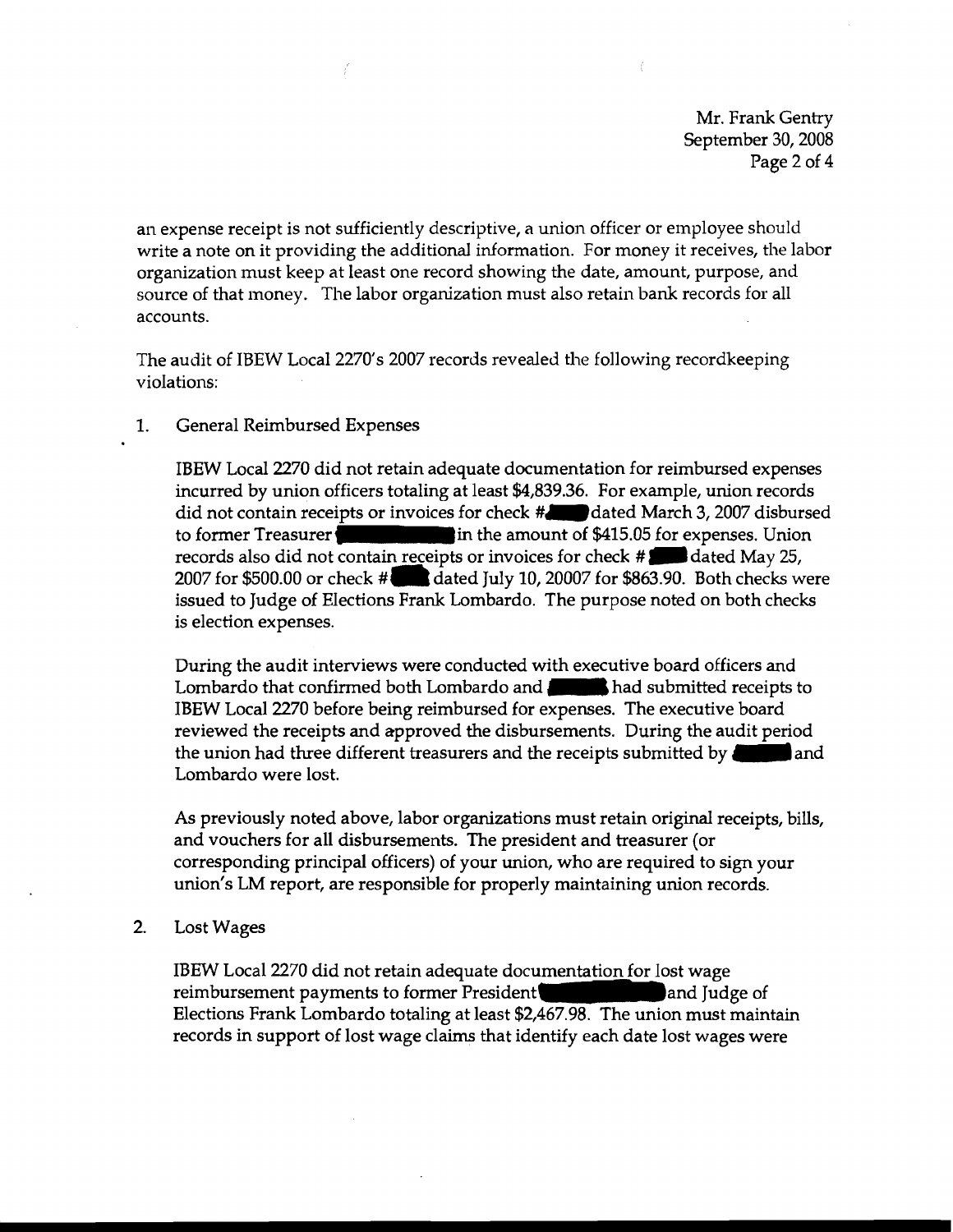Mr. Frank Gentry September 30, 2008 Page 3 of 4

incurred, the number of hours lost on each date, the applicable rate of pay, and a description of the union business conducted.

The OLMS audit found that IBEW Local 2270 did not maintain adequate records that identified the dates lost wages were incurred, the applicable rate of pay and a description of the union business conducted. For example two checks to Lombardo were the union's only record of Lombardo's lost time disbursements. Check #"wasissued on June 16, 2007 for \$400.73. The purpose noted on the check is election 24 hours lost time. Check  $\#$  was issued on July 10, 2007 for \$242.35. The purpose noted on the check is election 13 hours lost time.

During the audit you confirmed that the union is now maintaining lost time vouchers for all disbursements. The new vouchers identify each date lost wages were incurred, the number of hours lost on each date, the applicable rate of pay, and a description of the union business conducted.

3. Failure to Record Receipts

IBEW Local 2270 failed to record all income received by the union totaling at least \$793.20. Bank records detail two deposits into the union's checking account that is not recorded in union records. The first deposit was made on August 22, 2007 in the amount of \$670.05. The second deposit was made on September 5, 2007 in the amount of \$123.15. Union receipts records must include an adequate identification of all money the union receives. The records should show the date and amount received, and the source of the money.

Based on your assurance that IBEW Local 2270 will retain adequate documentation in the future, OLMS will take no further enforcement action at this time regarding the above violations.

## Reporting Violation

The audit disclosed a violation of LMRDA Section 201(b), which requires labor organizations to file annual financial reports accurately disclosing their financial condition and operations. The Labor Organization Annual Report Form LM-3 filed by IBEW Local 2270 for fiscal year ending December 31, 2007, was deficient in the following area: